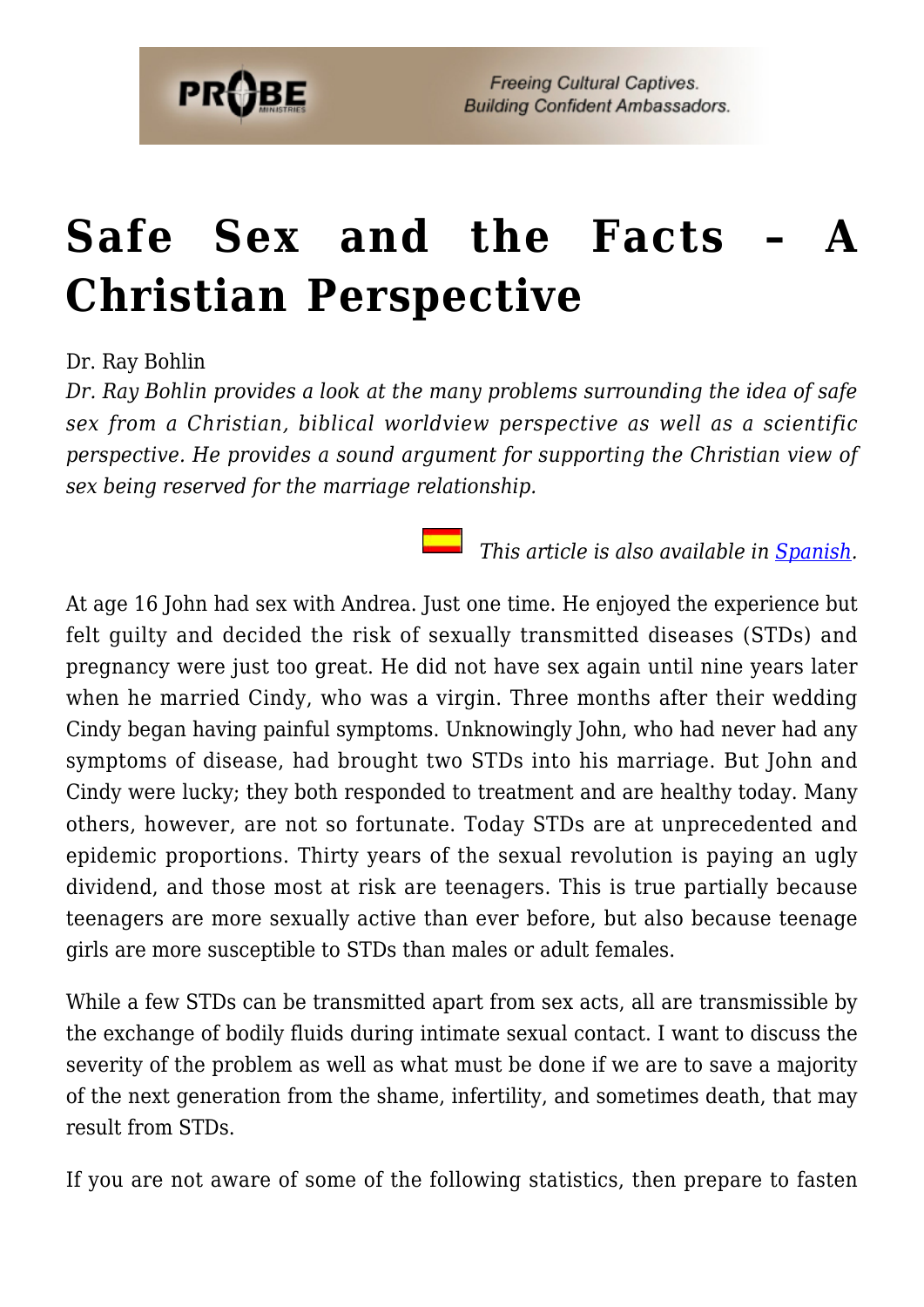

your seat belt because what I have to report is not pretty. The information I am about to share is from data gathered by the Medical Institute for Sexual Health in Austin, Texas.(1) All of these statistics are readily available from reputable medical and scientific journals.

Today, there are approximately 25 STDs. A few can be fatal. Some are relatively harmless, but all are humiliating. Many women are living in fear of what their future may hold as a result of STD infection. It is estimated that 1 in 5 Americans between the ages of 15 and 55 are currently infected with one or more viral STDs, and 12 million Americans are newly infected each year. That's nearly 5% of the entire population of the U.S.! Of these new infections, 63% involve people less than 25 years old.

This epidemic is a recent phenomenon. Some young people have parents who may have had multiple sexual part-ners with relative impunity and conclude that they too are safe from disease. However, most of these diseases were not around 20 to 30 years ago. Prior to 1960, there were only two prevalent sexually transmitted diseases: syphilis and gonorrhea. Both were easily treatable with antibiotics.

In the sixties and seventies this relatively stable situation began to change. For example, in 1976, chlamydia first appeared in increasing numbers in the U.S. Chlamydia, particularly dangerous to women, is now the most common bacterial STD in the country. In 1981, human immuno-deficiency virus (HIV), the virus which causes AIDS, was identified. By early 1993, between 1 and 2 million Americans were infected with HIV or AIDS, over 12 million were infected worldwide, and over 160,000 had died in the U.S. alone. Then herpes was added to the mix. This STD now infects 30 million people.

In 1985, human papilloma virus (HPV) began a dramatic increase. This virus can result in venereal warts and will often lead to deadly cancers.

By 1990, penicillin-resistant strains of gonorrhea were present in all fifty states, and by 1992 syphilis was at a 40-year high. As of 1993, pelvic inflammatory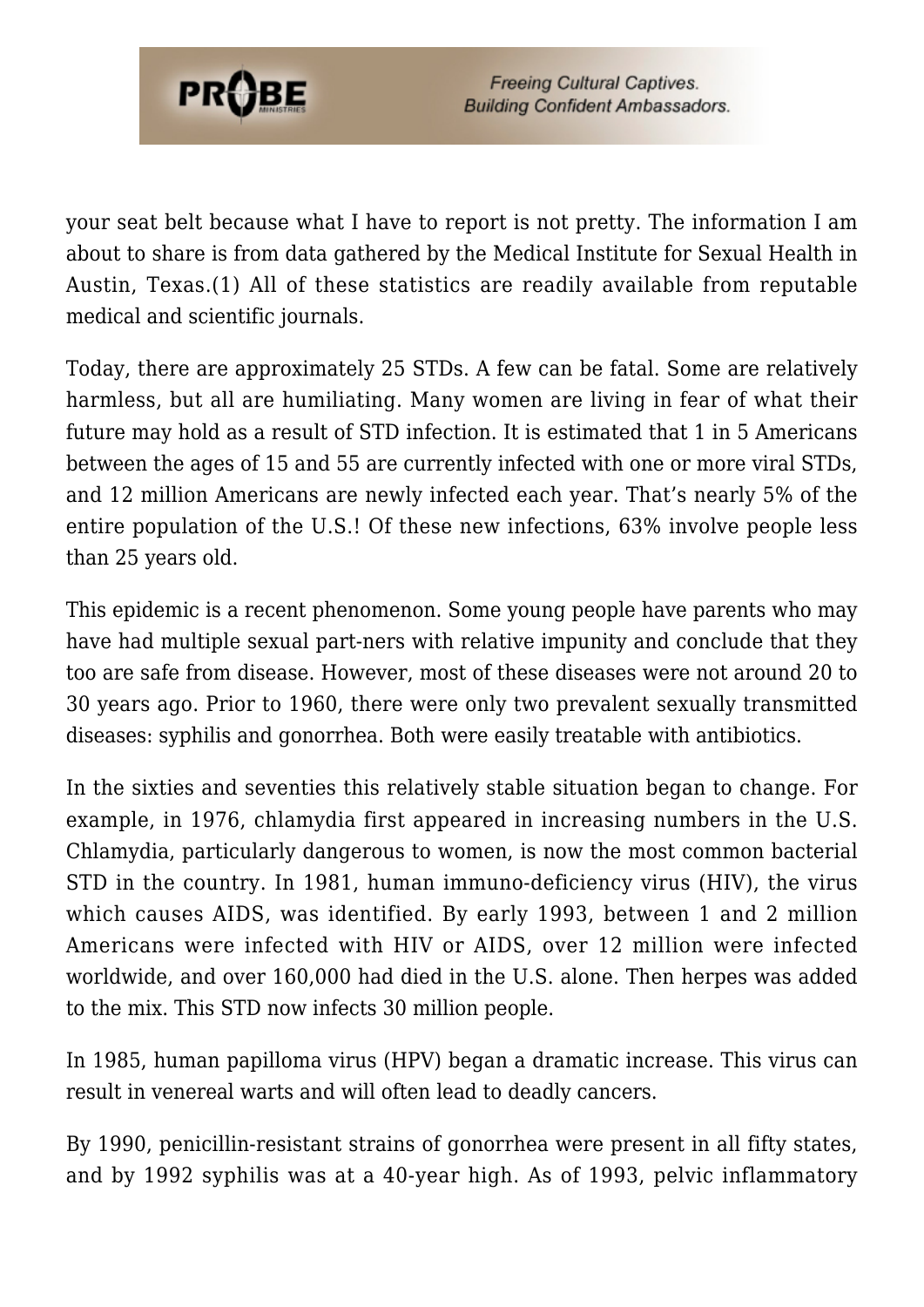

disease (PID), which is almost always caused by gonorrhea or chlamydia, was affecting 1 million new women each year. This includes 16,000 to 20,000 teenagers. This infection can result in pelvic pain and infertility and is the leading cause of hospitalization for women between the ages of 15 and 55, apart from pregnancy.

Pelvic inflammatory disease can result in scarred fallopian tubes which block passage of a fertilized egg. The fertilized egg, therefore, cannot pass on to the uterus, and the growing embryo will cause the tube to rupture. From 1960 to 1990 there was a 400% increase in tubal pregnancies, most of which were caused by STDs. Making matters even worse is the fact that 80% of those infected with an STD don't know it and will unwittingly infect their next sexual partner.

# **The Medical Facts of STDs**

Syphilis is a terrible infection. In its first stage, the infected individual may be lulled into thinking there is little wrong since the small sore will disappear in 2 to 8 weeks. The second and third stages are progressively worse and can eventually lead to brain, heart, and blood vessel damage if not diagnosed and treated. The saddest part is that syphilis is 100% curable with penicillin, yet there is now more syphilis than in the late 1940s, and it is spreading rapidly.

Chlamydia, a disease which only became common in the mid-1980s, infects 20 to 40% of some sexually active groups including teenagers. In men, chlamydia can cause infertile sperm, a condition reversible with antibiotics. In women, however, the infection is devastating. An acute chlamydia infection in women will result in pain, fever, and damage to female organs. A silent infection can damage a woman's fallopian tubes without her ever knowing it. A single episode of chlamydia PID can result in a 25% chance of infertility. With a second infection, the chance of infertility rises to 50%. This is double the risk of gonorrhea.

Treatment with antibiotics is not always successful. One study reported that 18%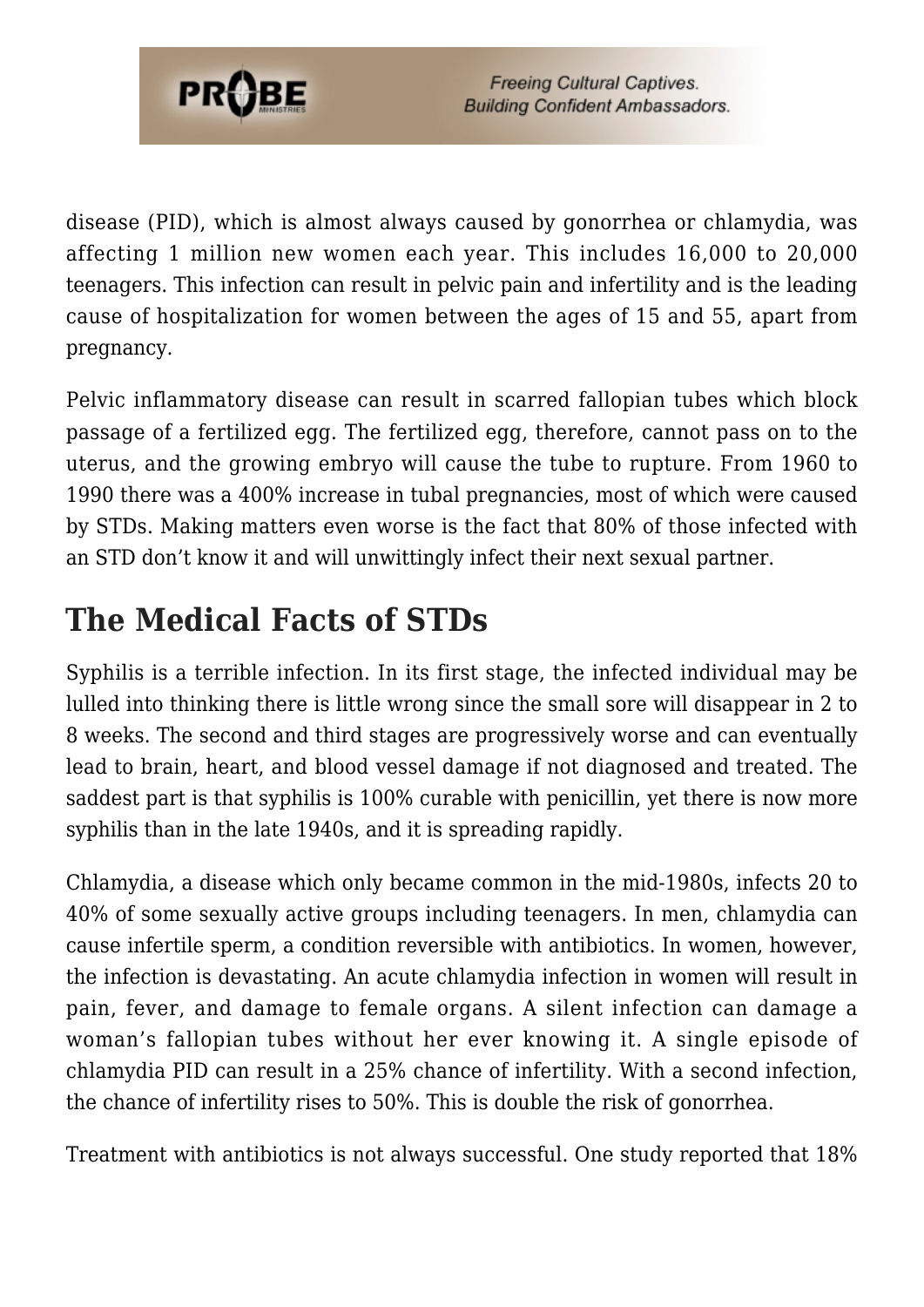

showed a recurrence of infection within 3 weeks. As many as 14% of teenagers do not respond to treatment, and ultimately require a hysterectomy. It is an overwhelming burden for an 18- or 19-year- old girl to have to face the fact that she will never be able to bear a single child.

The human papilloma virus (HPV) is an extremely common STD. One study reported that at the University of California, Berkeley, 46% of the sexually active coeds were infected with HPV. Another study reported that 38% of the sexually active females between the ages of 13 and 21 were infected.

HPV is the major cause of venereal warts which are extremely difficult to treat and may require expensive procedures such as laser surgery. HPV can result in pre-cancer or cancer of the genitalia. By causing cancer of the cervix, this virus is presently killing more women in this country than AIDS, or over 4,600 women in 1991. HPV can also result in painful intercourse for years after infection even though other visible signs of disease have disappeared.

And of course there is the human immunodeficiency virus, or HIV, the virus that causes AIDS. The first few cases of AIDS were only discovered in 1981; now, in the U.S. alone, there are between 1 and 2 million infected with this disease. As far as we know, all of these people will die in the next ten to fifteen years. As of early 1993, approximately 160,000 had already died.

In 1991 a non-random study at the University of Texas at Austin showed that 1 in 100 students who had blood drawn for any reason at the university health center was HIV infected.

While the progress of the disease is slow for many people, all who have it will be infected for the rest of their lives. There is no cure, and many research-ers are beginning to despair of ever coming up with a cure or even a vaccine (as was eventually done with polio). In 1992, 1 in 75 men was infected with HIV and 1 in 700 women. But the number of women with AIDS is growing. In the early years of the epidemic less than 2% of the AIDS cases were women. Now the percentage is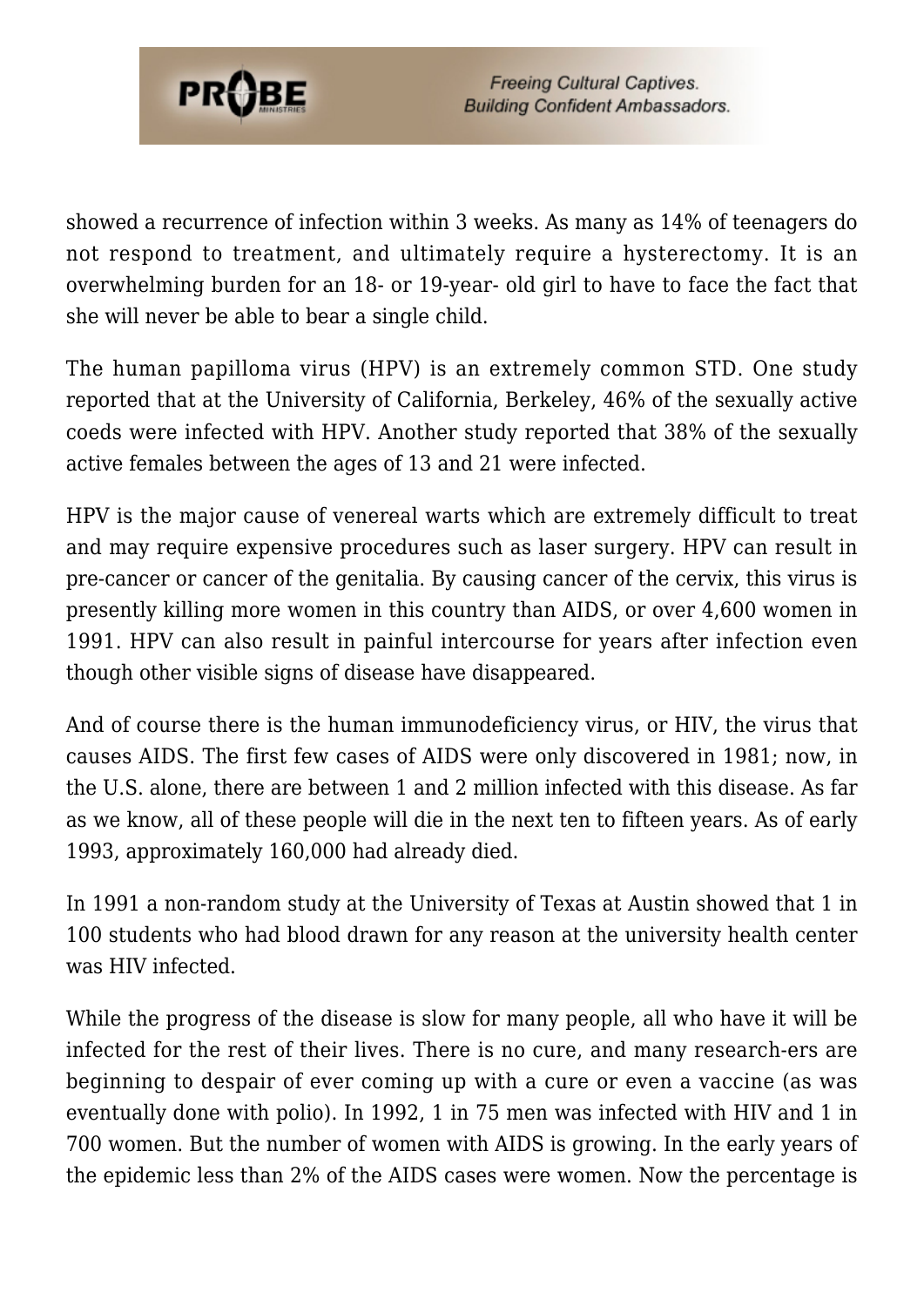

**Freeing Cultural Captives. Building Confident Ambassadors.** 

12%.

# **Teenagers Face Greater Risks from STDs**

One of the statistics I have mentioned is that teenagers are particularly susceptible to STDs. This fact is alarming since more teens are sexually active today than ever before. An entire generation is at risk, and the saddest part about it is that most of them are unaware of the dangers they face. Teenagers must be given the correct information to help them realize that saving themselves sexually until marriage is the only sure way to stay healthy.

The medical reasons for teens' high susceptibility to STDs relates specifically to females. The cervix of a teen-age girl has a lining (ectropion) which produces mucus that is a great growth medium for viruses and bacteria. As a girl reaches her 20s or has a baby, this lining is replaced with a tougher, more resistant lining. Also during the first two years of menstruation, 50% of the periods occur without ovulation. This will produce a more liquid mucus which also grows bacteria and viruses very well. A 15-year-old girl has a 1-in-8 chance of developing pelvic inflammatory disease simply by having sex, whereas a 24-year-old woman has only a 1- in-80 chance in the same situation.

Teenagers do not always respond to antibiotic treatment for pelvic inflammatory disease, and occasionally such teenage girls require a hysterectomy. Infertility is an increasing problem in our society. It is estimated that one-fourth to one-third of all female infertility in marriage is a result of STDs.

Teenagers are also more susceptible to human papilloma virus, HPV. Rates of HPV infection in teenagers can be as high as 40%, whereas in the adult population, the rate is less than 15%. Teenagers are also more likely to develop precancerous growths as a result of HPV infection than adults. These precancerous growths in teenagers are also more likely to develop into invasive cancer than in adults.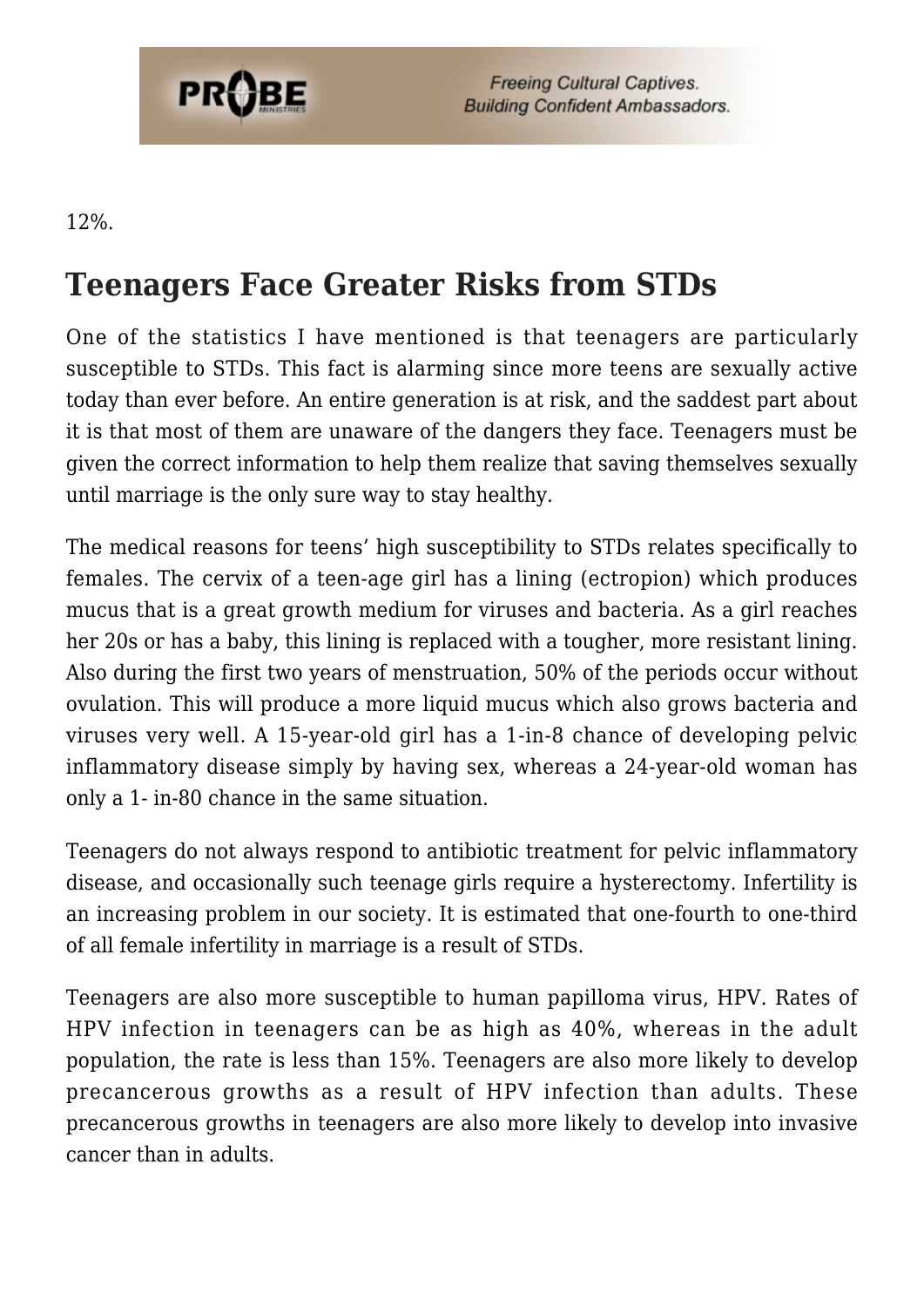

Apart from the increased risk from STDs in teens, teen-age pregnancy is also at unprecedented levels. In 1985 there were over 1 million teen-age pregnancies; 400,000 of these ended in abortion. Abortion is not a healthy procedure for anyone to undergo, but this is especially true for a teenager. Not getting pregnant to begin with is far better. Oral contraceptives are not as effective with teenagers, mainly because teens are more apt to forget to take the pill. Over a one-year period, as many as 9 to 18% of teenage girls using oral contraceptives become pregnant.

Finally, when teenagers start having sex earlier in life, they are much more likely to have multiple sexual partners, a behavior that puts them at greater risk for STD. When teenagers become sexually active before they are 18 years of age, 75% of them will have more than 2 partners and 45% of them will have 4 or more partners. If sexual activity begins after the 19th birthday, only 20% will have 2 or more partners and only 1% will have 4 or more partners. (These statistics were reported by the Centers for Disease Control after interviewing people in their 20s.)

### **Is Safe Sex Really the Answer?**

I must now take a hard look at the message of safe sex which is being taught to teens at school and through the media.

Some people believe that if teens can be taught how to use contraception and condoms effectively, rates of pregnancy and STD infection will be reduced dramatically. But common sense and statistics tell us otherwise. At Rutgers University, the rates of infection of students with STD varied little with the form of contraception used. For example, 35 to 44% of the sexually active students were infected with one or more STDs whether they used no contraceptive, oral contraceptive, the diaphragm, or condoms. It is significant to note that condoms, the hero of the safe sex message, provided virtually no protection from STDs.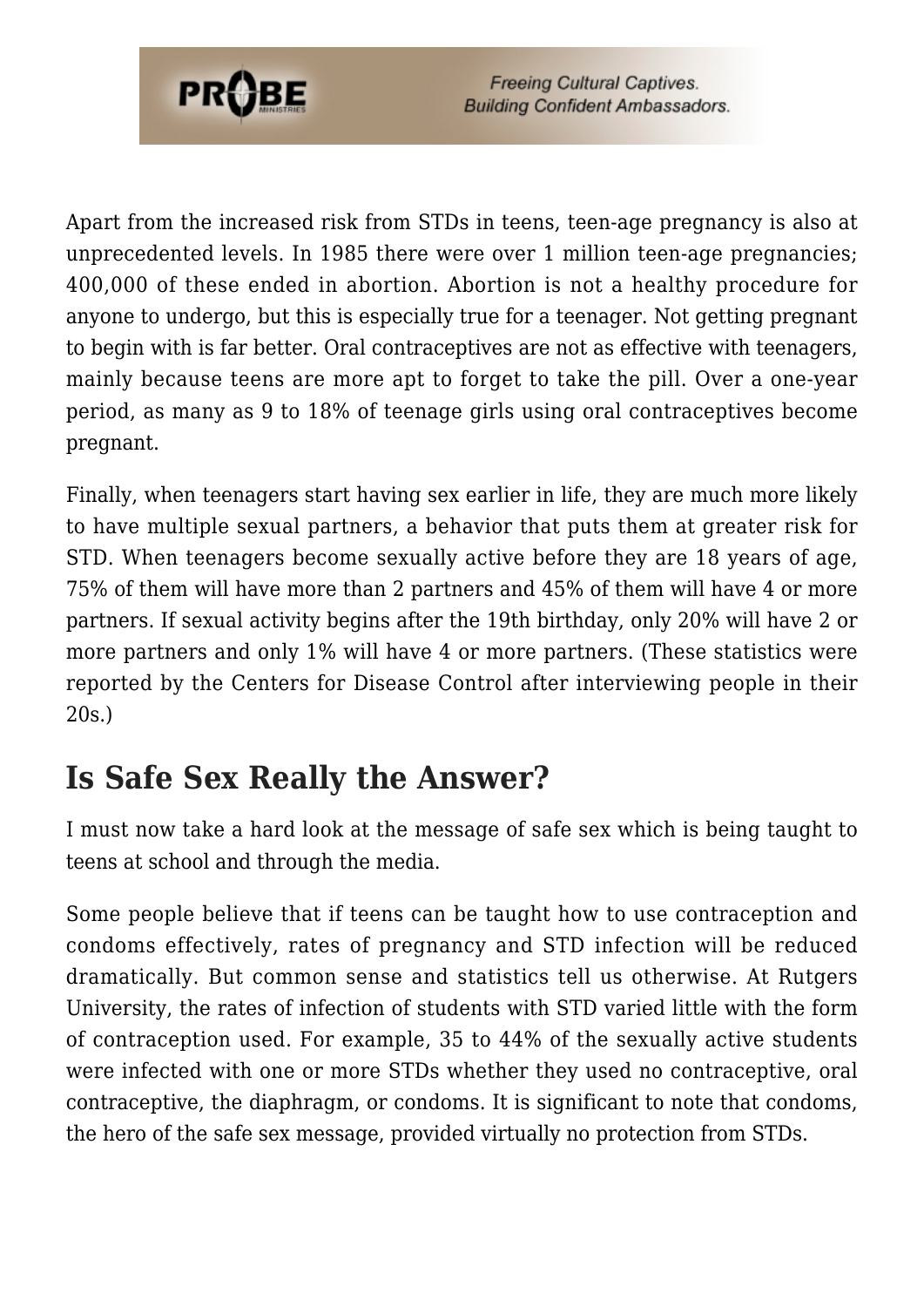

**Freeing Cultural Captives. Building Confident Ambassadors.** 

Will condoms prevent HIV infection, the virus that causes AIDS? While it is better than nothing, the bottom line is that condoms cannot be trusted. A study from Florida looked at couples in which one partner was HIV positive and the other was negative. They used condoms as protection during intercourse. After 18 months, 17% of the previously uninfected partners were HIV positive. That is a one-in-six chance, the same as in Russian roulette.

Condoms do not even provide 100% protection for the purpose for which they were designed: prevention of pregnancy. One study from the School of Medicine Family Planning Clinic at the University of Pennsylvania reported that 25% of patients using condoms as birth control conceived over a one-year period. Other studies indicate that the rate of accidental pregnancy from condom-protected intercourse is around 15% with married couples and 36% for unmarried couples.

Condoms are inherently untrustworthy. The FDA allows as many as one in 250 to be defective. Condoms are often stored and shipped at unsafe temperatures which weakens the integrity of the latex rubber causing breaks and ruptures. Condoms will break 8% of the time and slip off 7% of the time. There are just so many pitfalls in condom use that you just can't expect immature teenagers to use them properly. And even if they do, they are still at risk.

Studies are beginning to show that school-based sex education that includes condom use as the central message, does not work. A study in a major pediatric journal concluded that the available evidence indicates that there is little or no effect from school-based sex- education on sexual activity, contraception, or teenage pregnancy.(2) This study evaluated programs that emphasized condoms. In addition, programs that emphasize condoms tend to give a false sense of security to sexually active students and make those students who are not having sex feel abnormal.

The list of damages from unmarried adolescent sexual activity is long indeed. Apart from the threat to physical health and fertility, there is damage to family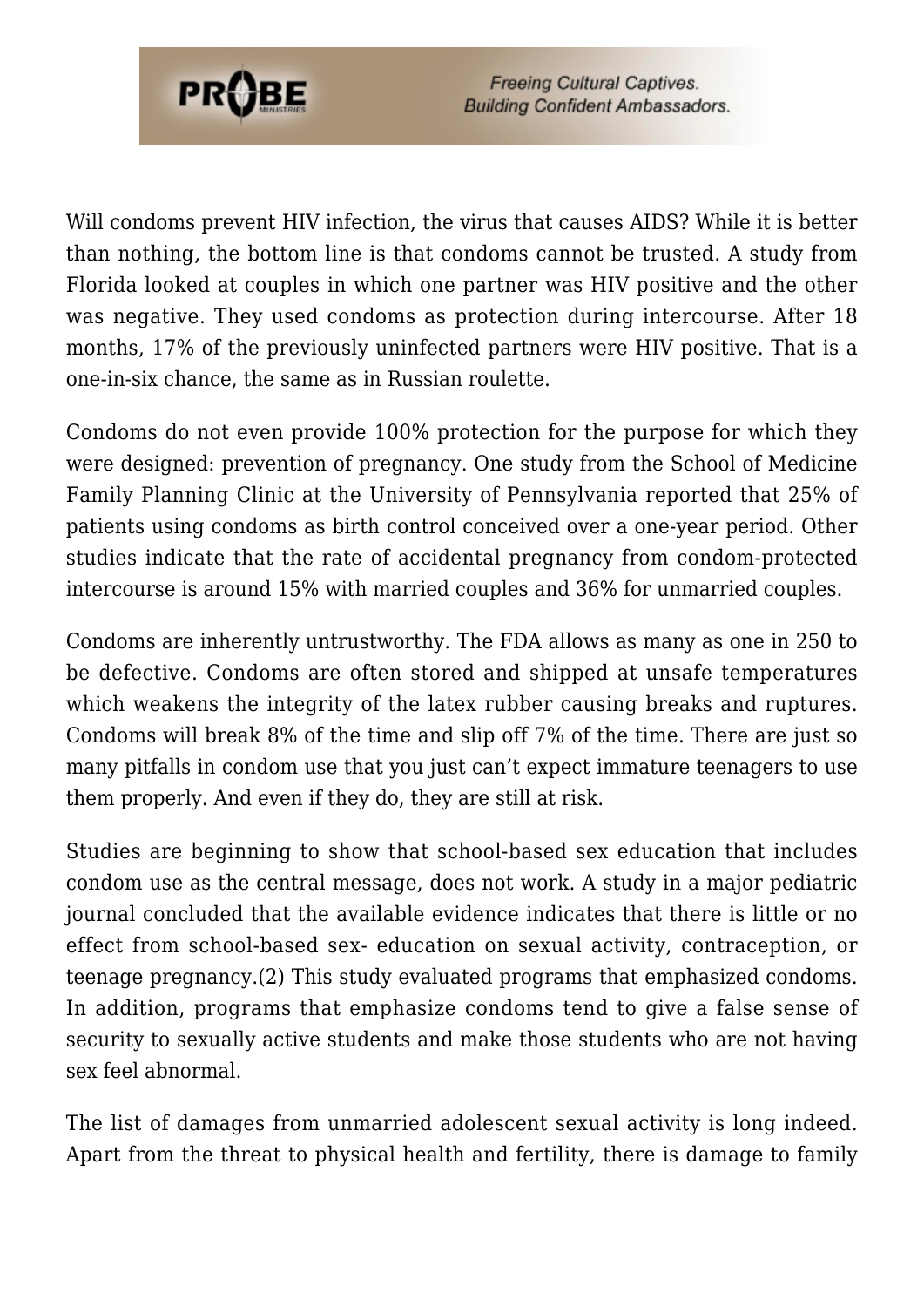

relationships, self-confidence and emotional health, spiritual health, and future economic opportunities due to unplanned pregnancy. Condom-based sexeducation does not work.

# **Saving Sex for Marriage is the Common Sense Solution.**

The epidemic of sexually transmitted diseases is running rampant in this country and around the world. Diseases such as chlamydia, human papilloma virus, herpes, hepatitis B, trichomonas, pelvic inflammatory disease, and AIDS have joined syphilis and gonorrhea in just the last 30 years. There is no question that the fruits of the sexual revolution have been devastating. I have also shown how our teen-agers are at a greater risk for sexually transmitted diseases than are adults and that sex-education based on condom use is ineffective and misleading. There is only one message that offers health, hope, and joy to today's teenagers. We need to teach single people to save intercourse for marriage.

Sex is a wonderful gift, but if uncontrolled, it has a great capacity for evil as well as good. Our bodies were not made to have multiple sex partners. Almost all risk of STD and out-of-wedlock pregnancy can be avoided by saving intercourse for marriage. And it can be done.

Statistics show clearly that in schools that teach a sex education program that emphasizes saving intercourse for marriage, the teen pregnancy rate drops dramatically in as little as one year. In San Marcos, California, a high school used a federally funded program ("Teen Aid") which emphasizes saving intercourse until marriage. Before using the program there were 147 pregnancies out of 600 girls. Within two years, the number of pregnancies plummeted to 20 out of 600 girls.(3) As of 1992, San Marcos was still using this program and was still satisfied with it. In Jessup Georgia, upon instituting the "Sex Respect" program, the number of pregnancies out of 340 female students dropped from 17 to 13 to 11 to 3 in successive years.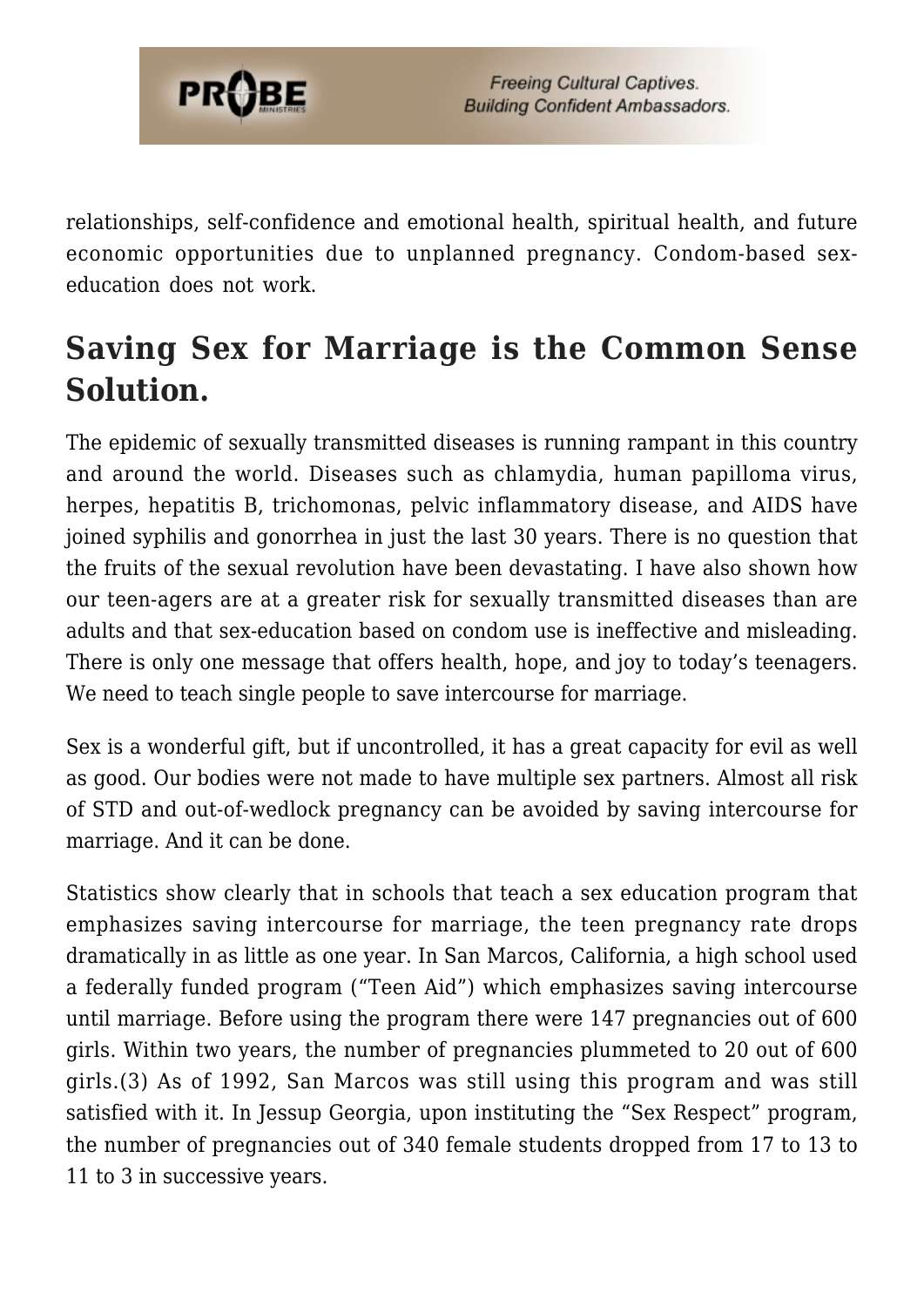

Delaying intercourse until teens are older is not a naive proposal. Over 50% of the females and 40% of the males between 15 and 19 have not had intercourse. They are living proof that teens can control their sexual desires. Of those who had at least one sexual experience, 20% had sex in the past but were not currently sexually active. Therefore, a minority of students are sexually active.

Condom-based sex-education programs basically teach teen-agers that they cannot control their sexual desires, and that they must use condoms to protect themselves. It is not a big leap from people being unable to control their sexual desires to being unable to control their hate, greed, anger, and prejudice. This is not the right message for our teenagers!

Teenagers are willing to discipline themselves for things they want and desire and are convinced are beneficial. Girls get up early for drill team practice. Boys train in the off-season with weights to get stronger for athletic competition. Our teens can be disciplined in their sexual lives if they have the right information to make logical choices.

Saving sex for marriage is the common sense solution. In fact, it is the only solution. We don't hesitate to tell our kids not to use drugs or marijuana, and most do not. We tell our kids it's unhealthy to smoke, and most do not.

It is normal and healthy not to have sex until marriage. STDs are so common that it is not an exaggeration to say that most people who regularly have sex outside of marriage will contract a sexually transmitted disease. Our sexuality should blossom within the confines of a mutually faithful monogamous relationship. We need to reeducate our kids not just in what is healthy, but in what is right.

#### **Notes**

1. Medical Institute for Sexual Health, P.O. Box 4919, Austin, TX 78765.

2. I.W. Stout, et al., *Pediatrics*, 1989, 83:376-79.